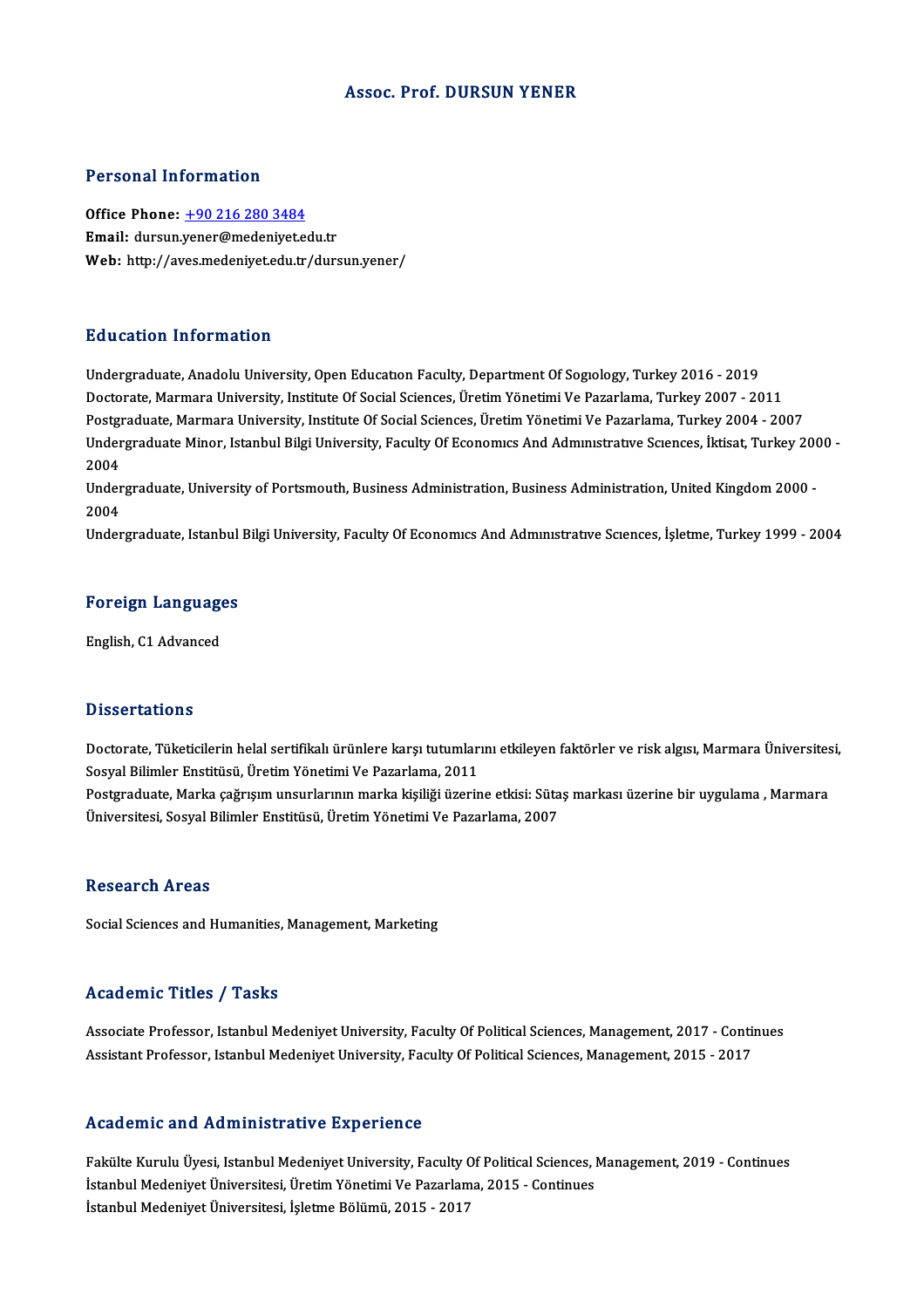#### Courses

Pazarlama Teorisi, Doctorate, 2019 - 2020 Sourses<br>Pazarlama Teorisi, Doctorate, 2019 - 2020<br>Bilimsel Araştırma Yöntemleri, Postgraduate, 2019 - 2020<br>Marka Vönetimi Undergraduate, 2019, 2020 Pazarlama Teorisi, Doctorate, 2019 - 2020<br>Bilimsel Araştırma Yöntemleri, Postgraduate, 2<br>Marka Yönetimi, Undergraduate, 2019 - 2020<br>Bilimsel Arastırma Yöntemleri, Bostgraduate, 2 Bilimsel Araştırma Yöntemleri, Postgraduate, 2019 - 2020<br>Marka Yönetimi, Undergraduate, 2019 - 2020<br>Bilimsel Araştırma Yöntemleri, Postgraduate, 2019 - 2020<br>Strateill: Pagarlama, Postgraduate, 2019, 2020 Marka Yönetimi, Undergraduate, 2019 - 2020<br>Bilimsel Araştırma Yöntemleri, Postgraduate, 20<br>Stratejik Pazarlama, Postgraduate, 2019 - 2020<br>Pazarlama Yönetimi, Postgraduate, 2019 - 2020 Bilimsel Araştırma Yöntemleri, Postgraduate, 2019<br>Stratejik Pazarlama, Postgraduate, 2019 - 2020<br>Pazarlama Yönetimi, Postgraduate, 2019 - 2020<br>Hirmet Bazarlaması, Undergraduate, 2019 - 2020 Stratejik Pazarlama, Postgraduate, 2019 - 2020<br>Pazarlama Yönetimi, Postgraduate, 2019 - 2020<br>Hizmet Pazarlaması, Undergraduate, 2019 - 2020<br>Tüketisi Deuronyalan, Undergraduate, 2019 - 2020 Pazarlama Yönetimi, Postgraduate, 2019 - 2020<br>Hizmet Pazarlaması, Undergraduate, 2019 - 2020<br>Tüketici Davranışları, Undergraduate, 2019 - 2020<br>Ekanomi ve Finans isin Savral Yöntemler, Bestare Hizmet Pazarlaması, Undergraduate, 2019 - 2020<br>Tüketici Davranışları, Undergraduate, 2019 - 2020<br>Ekonomi ve Finans için Sayısal Yöntemler , Postgraduate, 2016 - 2017<br>Pazarlamanın Tamellari, Undergraduate, 2017 - 2019 Tüketici Davranışları, Undergraduate, 2019 - 2020<br>Ekonomi ve Finans için Sayısal Yöntemler , Postgradua<br>Pazarlamanın Temelleri, Undergraduate, 2017 - 2018<br>Ekonomi ve Finans isin Sayısal Yöntemler, Postgradua Ekonomi ve Finans için Sayısal Yöntemler , Postgraduate, 2016 - 2017<br>Pazarlamanın Temelleri, Undergraduate, 2017 - 2018<br>Ekonomi ve Finans için Sayısal Yöntemler, Postgraduate, 2017 - 2018<br>Bilimsel Arastırma Yöntemleri, Bos Pazarlamanın Temelleri, Undergraduate, 2017 - 2018<br>Ekonomi ve Finans için Sayısal Yöntemler, Postgraduate, 20<br>Bilimsel Araştırma Yöntemleri, Postgraduate, 2017 - 2018<br>Statistics LUndergraduate, 2017 - 2019 Ekonomi ve Finans için Sayısal Yöntemle<br>Bilimsel Araştırma Yöntemleri, Postgradı<br>Statistics I, Undergraduate, 2017 - 2018<br>Arastırma Yöntemleri, Bostgraduate, 20 Bilimsel Araştırma Yöntemleri, Postgraduate, 2017<br>Statistics I, Undergraduate, 2017 - 2018<br>Araştırma Yöntemleri , Postgraduate, 2016 - 2017<br>Stratejik Pagarlama, Postgraduate, 2016 - 2017 Statistics I, Undergraduate, 2017 - 2018<br>Araştırma Yöntemleri , Postgraduate, 2016 - 2017<br>Stratejik Pazarlama, Postgraduate, 2016 - 2017 Araştırma Yöntemleri , Postgraduate, 2016 - 2017<br>Stratejik Pazarlama, Postgraduate, 2016 - 2017<br>Bilimsel Araştırma Yöntemleri, Undergraduate, 2017 - 2018<br>Bilimsel Arastırma Yöntemleri, Dostgraduate, 2017 - 2018 Stratejik Pazarlama, Postgraduate, 2016 - 2017<br>Bilimsel Araştırma Yöntemleri, Undergraduate, 2017 - 2018<br>Bilimsel Araştırma Yöntemleri, Postgraduate, 2017 - 2018<br>Pazarlamada Günsel Kapular, Bostgraduate, 2016 - 2017 Bilimsel Araştırma Yöntemleri, Undergraduate, 2017 - 2018<br>Bilimsel Araştırma Yöntemleri, Postgraduate, 2017 - 2018<br>Pazarlamada Güncel Konular, Postgraduate, 2016 - 2017<br>Bilimsel Arastırma Yöntemleri, Postgraduate, 2016 - 2 Bilimsel Araştırma Yöntemleri, Postgraduate, 2017 - 2018<br>Pazarlamada Güncel Konular, Postgraduate, 2016 - 2017<br>Bilimsel Araştırma Yöntemleri, Postgraduate, 2016 - 2017<br>Pazarlamada Güncel Konular, Bostgraduate, 2016 - 2017 Pazarlamada Güncel Konular, Postgraduate, 2016 - 2017<br>Bilimsel Araştırma Yöntemleri, Postgraduate, 2016 - 2017<br>Pazarlamada Güncel Konular, Postgraduate, 2016 - 2017<br>Strateill: Pazarlama, Postgraduate, 2015 - 2016 - 20 Bilimsel Araştırma Yöntemleri, Postgraduate, 2016 - 2017<br>Pazarlamada Güncel Konular, Postgraduate, 2016 - 2017<br>Stratejik Pazarlama, Postgraduate, 2015 - 2016, 2016 - 2017<br>Introduation to Manasament, Undergraduate, 2015 - 2 Pazarlamada Güncel Konular, Postgraduate, 2016 - 2017<br>Stratejik Pazarlama, Postgraduate, 2015 - 2016, 2016 - 201<br>Introduction to Management, Undergraduate, 2015 - 2016<br>Tederik Zinsiri Vönetimi, Postsraduate, 2016 - 2017 Stratejik Pazarlama, Postgraduate, 2015 - 2016, 2016<br>Introduction to Management, Undergraduate, 2015 -<br>Tedarik Zinciri Yönetimi, Postgraduate, 2016 - 2017<br>Vänetime Ciris Undergraduate, 2015 - 2016 Introduction to Management, Undergraduate, 2015 - 2016<br>Tedarik Zinciri Yönetimi, Postgraduate, 2016 - 2017<br>Yönetime Giriş, Undergraduate, 2015 - 2016 Sosyal Bilimlerde Metodoloji, Undergraduate, 2016 - 2017 Uluslararası Pazarlama Yönetimi, Postgraduate, 2015 - 2016 Sosyal Bilimlerde Metodoloji, Undergraduate, 201<br>Uluslararası Pazarlama Yönetimi, Postgraduate, 20<br>Araştırma Yöntemleri, Postgraduate, 2014 - 2015<br>E Commerce, Bostgraduate, 2014, 2015 Uluslararası Pazarlama Yönetimi, Postgrad<br>Araştırma Yöntemleri, Postgraduate, 2014<br>E-Commerce , Postgraduate, 2014 - 2015<br>Arastırma Yöntemleri, Bostgraduate, 2015 Araştırma Yöntemleri, Postgraduate, 2014 - 2015<br>E-Commerce , Postgraduate, 2014 - 2015<br>Araştırma Yöntemleri, Postgraduate, 2015 - 2016<br>Marka Yönetimi, Postgraduate, 2014 - 2015 E-Commerce , Postgraduate, 2014 - 2015<br>Araștırma Yöntemleri, Postgraduate, 2015 - <br>Marka Yönetimi, Postgraduate, 2014 - 2015<br>Sete Vönetimi, Postgraduate, 2015 - 2016 Araştırma Yöntemleri, Postgraduate, 2015<br>Marka Yönetimi, Postgraduate, 2014 - 2019<br>Satış Yönetimi, Postgraduate, 2015 - 2016<br>Pararlama Arastırması, Postgraduate, 2016 Satış Yönetimi, Postgraduate, 2015 - 2016<br>Pazarlama Araştırması, Postgraduate, 2014 - 2015 Satış Yönetimi, Postgraduate, 2015 - 2016<br>Pazarlama Araştırması, Postgraduate, 2014 - 2015<br>Uluslararası Pazarlama Yönetimi, Postgraduate, 2013 - 2014<br>E Commerge Undergraduate, 2014 - 2015 Pazarlama Araştırması, Postgraduate, 2014<br>Uluslararası Pazarlama Yönetimi, Postgradı<br>E-Commerce, Undergraduate, 2014 - 2015<br>Satıs Yönetimi, Bostanaduate, 2014 - 2015 Uluslararası Pazarlama Yönetimi, Postgrad<br>E-Commerce, Undergraduate, 2014 - 2015<br>Satış Yönetimi, Postgraduate, 2014 - 2015<br>Pazarlama Yönetimi, Postgraduate, 2014 E-Commerce, Undergraduate, 2014 - 2015<br>Satış Yönetimi, Postgraduate, 2014 - 2015<br>Pazarlama Yönetimi, Postgraduate, 2014 - 2015

#### Advising Theses

Advising Theses<br>Yener D., Perceived risk in consumer behavior and the role of social media phenomena in reducing perceived risks,<br>Pestanaduate *C Karimov(Student),* 2020 rea viology<br>1998 - Yener D., Perceived risk in consumer beha<br>Postgraduate, G.Karimov(Student), 2020<br>Yener D., Investigation of the effect of uni Yener D., Perceived risk in consumer behavior and the role of social media phenomena in reducing perceived risks,<br>Postgraduate, G.Karimov(Student), 2020<br>Yener D., Investigation of the effect of university students on socia Postgraduate, G.Karimov(Student), 2020<br>Yener D., Investigation of the effect of university students on social media attitudes on the purchases of purchase on the<br>internet, Postgraduate, K.Topuz(Student), 2020

## mernet, Postgraduate, K.10puz(Student), 2020<br>Articles Published in Journals That Entered SCI, SSCI and AHCI Indexes rticles Published in Journals That Entered SCI, SSCI and AHCI<br>I. The Value and Scope of GIS in Marketing and Tourism Management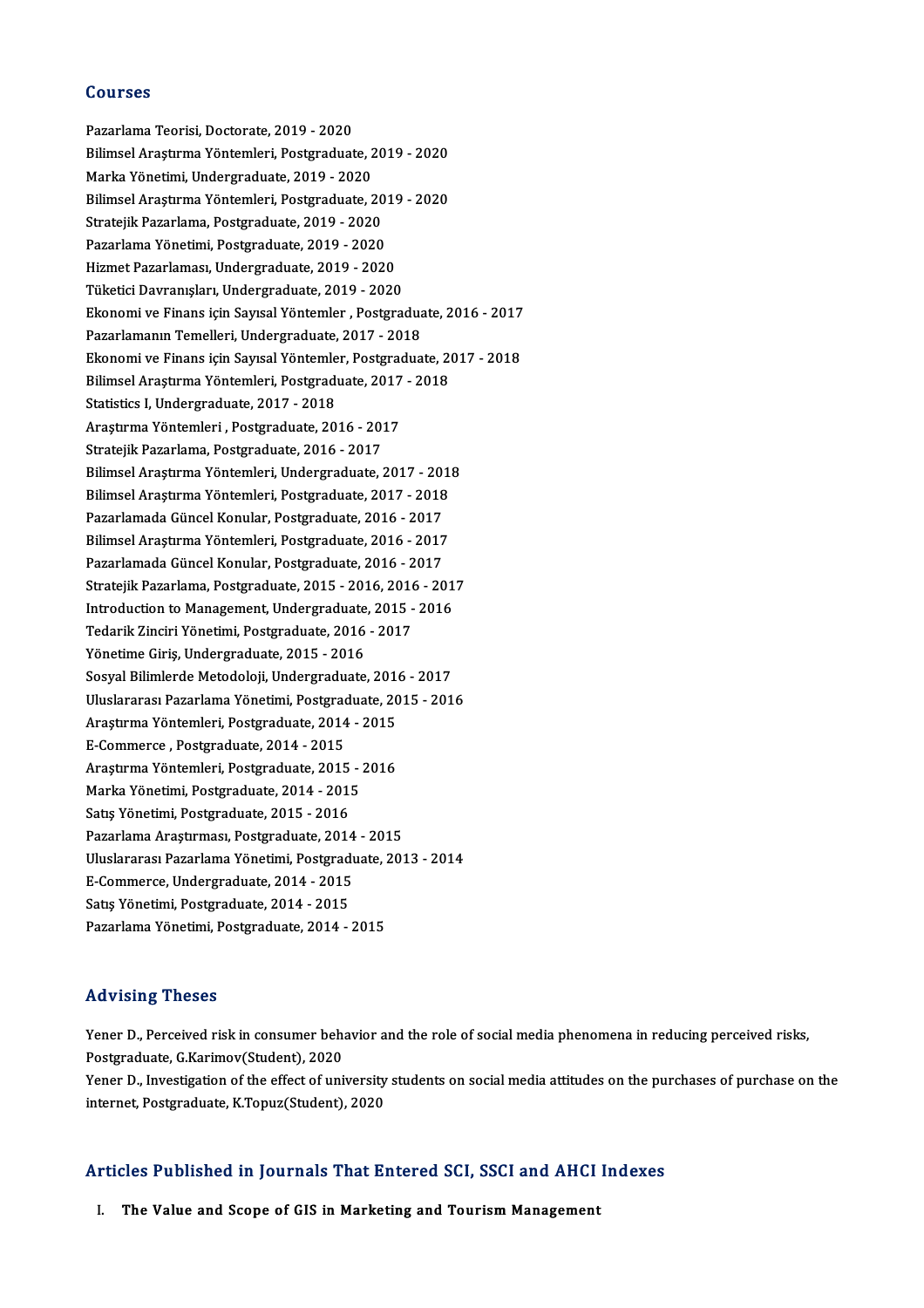TAŞÇIOĞLUM.,YENERD.

TAȘÇIOĞLU M., YENER D.<br>ENVIRONMENTAL INFORMATION SYSTEMS: CONCEPTS, METHODOLOGIES, TOOLS, AND APPLICATIONS, pp.706-<br>722-2010 (Jaunnal Indoved in SCD TAŞÇIOĞLU M., YENER D.<br>ENVIRONMENTAL INFORMATION S<br>723, 2019 (Journal Indexed in SCI)<br>Coographie Information System ENVIRONMENTAL INFORMATION SYSTEMS: CONCEPTS, METHODOLOGIES, TOOLS, AND<br>723, 2019 (Journal Indexed in SCI)<br>II. Geographic Information Systems and Its Applications in Marketing Literature<br>VENER D

723, 2019<br>Geograpl<br>YENER D.<br>HANDROG Geographic Information Systems and Its Applications in Marketing Literature<br>YENER D.<br>HANDBOOK OF RESEARCH ON GEOGRAPHIC INFORMATION SYSTEMS APPLICATIONS AND ADVANCEMENTS,<br>nn 159 172 2017 (Journal Indoved in SCD)

YENER D.<br>HANDBOOK OF RESEARCH ON GEOGRAPHI<br>pp.158-172, 2017 (Journal Indexed in SCI)

# pp.158-172, 2017 (Journal Indexed in SCI)<br>Articles Published in Other Journals

rticles Published in Other Journals<br>I. Tüketici düşmanlığı ve tüketici boykotlarına katılma niyeti ilişkisi: Tüketici etnosentrizminin aracı<br>etkisi res<br>Tüket<br><sup>Vonor</sup> <mark>Tüketici</mark><br>etkisi<br>Yener D.

etkisi<br>Yener D.<br>Business & Management Studies: An International Journal, vol.10, no.1, pp.310-324, 2022 (Refereed Journals of<br>Other Institutions) Yener D.<br>Business & Manage<br>Other Institutions)<br>Understanding G Business & Management Studies: An International Journal, vol.10, no.1, pp.310-324, 2022 (Refereed Jo<br>Other Institutions)<br>II. Understanding Consumers' Perceived Risk during the COVID-19 Threat: A Scenario-Based<br>Funcriment

Other Institut<br>Understand<br>Experiment<br>TASCIOČI U M Understanding Consun<br>Experiment<br>TAŞÇIOĞLU M., YENER D.<br>INTERNATIONAL JOURNA

Experiment<br>TAŞÇIOĞLU M., YENER D.<br>INTERNATIONAL JOURNAL OF HOSPITALITY & TOURISM ADMINISTRATION, 2021 (Journal Indexed in ESCI)

## TAȘÇIOĞLU M., YENER D.<br>INTERNATIONAL JOURNAL OF HOSPITALITY & TOURISM ADMINISTRATION, 2021 (Journal Indexe<br>III. Power Balance in Organizational Relations: Resource Dependence vs Transaction Cost<br>Power M. 7 . Yoner D. INTERNATIONAL JOUR<br>Power Balance in Or<br>Poyraz M. Z. , Yener D.<br>International Journal o

Power Balance in Organizational Relations: Resource Dependence vs Transaction Cost<br>Poyraz M. Z. , Yener D.<br>International Journal of Social Humanities Sciences Research, vol.8, no.77, pp.2936-2945, 2021 (Refereed Journals<br>o Poyraz M. Z. , Yener D<br>International Journal<br>of Other Institutions)<br>Doos the Use of Fou of Other Institutions)

IV. Does the Use of Foreign Languages in Different Types of Products Lead to Different Consumer

YENER D., TAŞÇIOĞLU M.

JOURNAL OF INTERNATIONAL CONSUMER MARKETING, vol.33, no.4, pp.386-398, 2021 (Journal Indexed in ESCI)

V. Wanna Be a Friend on Social Media? Effect of Communication Style on Consumers GÜNGÖRA.S. ,YENERD.,TAŞÇIOĞLUM. Wanna Be a Friend on Social Media? Effect of Communication Style on Consumers<br>GÜNGÖR A. S. , YENER D., TAŞÇIOĞLU M.<br>INTERNATIONAL JOURNAL OF ONLINE MARKETING, vol.11, no.3, pp.64-79, 2021 (Journal Indexed in ESCI)<br>The Effe

GÜNGÖR A. S. , YENER D., TAŞÇIOĞLU M.<br>INTERNATIONAL JOURNAL OF ONLINE MARKETING, vol.11, no.3, pp.64-79, 2021 (Journal Indexed in ESCI)<br>VI. The Effect of Personality Traits on Conumers' Attitudes towards Debt and their INTERNA<br>The Effe<br>Yener D.<br>Turkish S The Effect of Personality Traits on Conumers' Attitudes towards Debt and their Frugality Tende<br>Yener D.<br>Turkish Studies - Social Sciences, vol.15, no.8, pp.3765-3780, 2020 (Refereed Journals of Other Institutions)<br>The Pole

- Yener D.<br>Turkish Studies Social Sciences, vol.15, no.8, pp.3765-3780, 2020 (Refereed Journals of Other Institutions)<br>VII. The Role of Hyperopia in the Relationship Between Consumer Self-Confidence and Spending Self-<br> Turkish Studies - Social Sciences, vol.15, no.8, pp.3765-3780, 2020 (Refereed Journals of Other Institutions)<br>The Role of Hyperopia in the Relationship Between Consumer Self-Confidence and Spending Se<br>Control<br>Yener D. The Role<br>Control<br>Yener D.<br><sup>Pucinoss</sup>
	-

Control<br>Yener D.<br>Business Management Studies: An International Journal, vol.8, no.5, pp.3911-3935, 2020 (Refereed Journals of<br>Other Institutions) Yener D.<br>Business Managem<br>Other Institutions)<br>Service Ouality o Business Management Studies: An International Journal, vol.8, no.5, pp<br>Other Institutions)<br>VIII. Service Quality and Fctors Affecting Service Quality: CDI Case

# Other Institutions)<br>Service Quality and<br>Altunsoy M., Yener D.<br>Journal of Social and I

Service Quality and Fctors Affecting Service Quality: CDI Case<br>Altunsoy M., Yener D.<br>Journal of Social and Humanities Sciences Research , vol.7, no.58, pp.2402-2413, 2020 (Refereed Journals of Other<br>Institutions) Altunsoy M.,<br>Journal of So<br>Institutions)<br>The Effects Journal of Social and Humanities Sciences Research , vol.7, no.58, pp.2402-2413, 2020 (Refereed Journals of Institutions)<br>IX. The Effects of Perceived Risk and Innovativeness on Consumer Resistance: Attitudes of Parents<br>to

## Institutions)<br>The Effects of Perceived<br>towards Organic Foods<br>Yoner D. Tassreğlu M The Effects of Perce<br>towards Organic Fo<br>Yener D., Taşçıoğlu M.<br>Uluelarares Vänetim İ

towards Organic Foods<br>Yener D., Taşçıoğlu M.<br>Uluslararası Yönetim İktisat ve İşletme Dergisi, vol.16, no.2, pp.429-441, 2020 (Refereed Journals of Other<br>Institutione) Yener D., Taş<br>Uluslararası<br>Institutions)<br>The Pole of Uluslararası Yönetim İktisat ve İşletme Dergisi, vol.16, no.2, pp.429-441, 2020 (Refereed Journals of Othe Institutions)<br>X. The Role of Frienship in Creating Customer Loyalty: A Review of Domestic Bus Sales Sector<br>Aldry M.

Institutions)<br><mark>The Role of Frie</mark><br>Akkuş M., Yener D.<br>Journal of Sosial ar The Role of Frienship in Creating Customer Loyalty: A Review of Domestic Bus Sales Secto<br>Akkuş M., Yener D.<br>Journal of Social and Humanities Research , vol.7, no.52, pp.758-768, 2020 (Refereed Journals of Other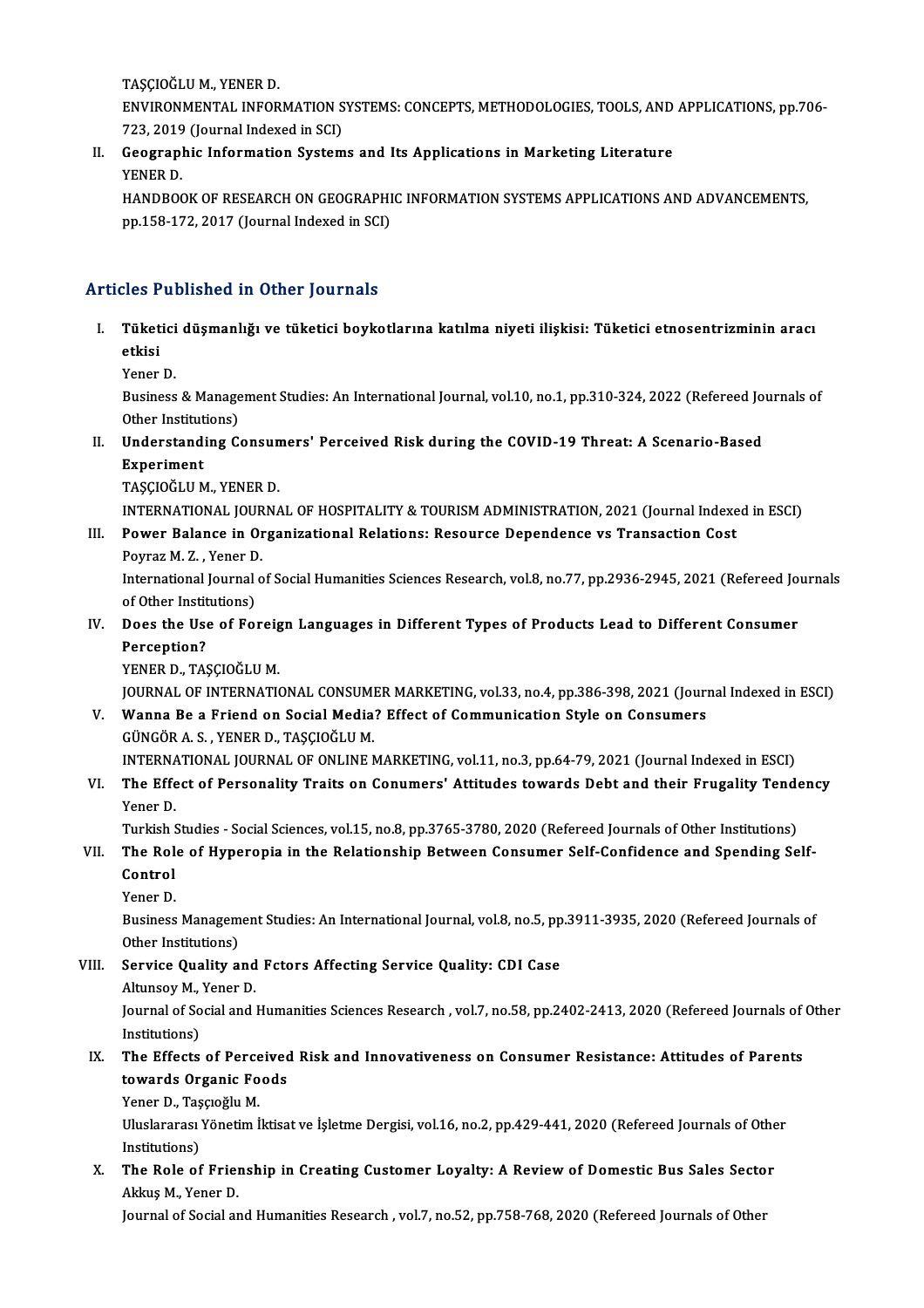Institutions) Institutions)<br>XI. The Role of Social Media Phenomena in Reducing the Perceived Risks of Consumers<br>Karimay C. Vaner D Institutions)<br>The Role of Social<br>Karimov G., Yener D.<br>The Journal of Asade The Role of Social Media Phenomena in Reducing the Perceived Risks of Consumers<br>Karimov G., Yener D.<br>The Journal of Academic Social Science, vol.8, no.103, pp.321-335, 2020 (Refereed Journals of Other Institutions)<br>Materia Karimov G., Yener D.<br>The Journal of Academic Social Science, vol.8, no.103, pp.321-335, 2020 (Refereed Journals of O<br>XII. Materialism Domains and Perceived Risk Effects on Consumer Boycott Effectiveness<br>Taşçıoğlu M., Yener The Journal of Acaden<br>Materialism Domain<br>Taşçıoğlu M., Yener D.<br>O<sup>DHS</sup>. International I Materialism Domains and Perceived Risk Effects on Consumer Boycott Effectiveness<br>Taşçıoğlu M., Yener D.<br>OPUS – International Journal of Society Researches, vol.10, no.17, pp.355-369, 2019 (Refereed Journals of Other<br>Instit Taşçıoğlu M.,<br>OPUS – Interi<br>Institutions)<br>Hedenizm OPUS – International Journal of Society Researches, vol.10, no.17, pp.355-369, 2019 (Refereed Journal Institutions)<br>Institutions)<br>XIII. Hedonizm, Hedonik Tüketim Ve Tüketimde Materyalist Eğilimler Üzerine Bir Araştırma<br>Öze Institutions)<br>H<mark>edonizm, Hedonik Tüketim V</mark><br>Özsaçmacı B., Yener D., Dursun T.<br>Ügüngü Sektör Sesvel Ekenemi D. Hedonizm, Hedonik Tüketim Ve Tüketimde Materyalist Eğilimler Üzerine Bir Araştırma<br>Özsaçmacı B., Yener D., Dursun T.<br>Üçüncü Sektör Sosyal Ekonomi Dergisi, vol.54, no.1, pp.71-88, 2019 (International Refereed University Jou Özsaçmacı B., Yener D., Dursun T.<br>Üçüncü Sektör Sosyal Ekonomi Dei<br>XIV. Religious Tourism and Turkey<br>Vener D. Opurlubes E. Üçüncü Sektör Sosyal I<br><mark>Religious Tourism a</mark><br>Yener D., Onurlubaş E.<br>Social Sciances Studies Religious Tourism and Turkey<br>Yener D., Onurlubaş E.<br>Social Sciences Studies Journal, vol.5, no.30, pp.818-824, 2019 (Refereed Journals of Other Institutions)<br>Sobir Markası Kayramı ve Türkiya'de Son On Yılda Sobir Markası K Yener D., Onurlubaş E.<br>Social Sciences Studies Journal, vol.5, no.30, pp.818-824, 2019 (Refereed Journals of Other Institutions)<br>XV. Şehir Markası Kavramı ve Türkiye'de Son On Yılda Şehir Markası Kavramı Üzerine Bir Li Social Scie<mark>l</mark><br>**Şehir Mar<br>Taraması**<br>Yoner D. G Ş<mark>ehir Markası Kavra</mark><br>Taraması<br>Yener D., Onurlubaş E.<br>Journal of Acadomia V. Taraması<br>Yener D., Onurlubaş E.<br>Journal of Academic Value Studies, vol.5, no.1, pp.124-130, 2019 (Refereed Journals of Other Institutions)<br>City Brand Concent and Brand City Beneention of Edinne Besidents Yener D., Onurlubaş E.<br>Journal of Academic Value Studies, vol.5, no.1, pp.124-130, 2019 (Refereed )<br>XVI. City Brand Concept and Brand City Perception of Edirne Residents<br>Onurlubaş E., Yener D. Journal of Academic Va<br>City Brand Concept<br>Onurlubaş E., Yener D.<br>Sesial Ssianses Studies City Brand Concept and Brand City Perception of Edirne Residents<br>Onurlubaş E., Yener D.<br>Social Sciences Studies Journal, vol.5, no.29, pp.1-7, 2019 (Refereed Journals of Other Institutions)<br>Online Eğitim Alan Öğrengilerin XVII. Online Eğitim Alan Öğrencilerin Eğitim Sistemleri ile İlgili Kalite Algısının Tespiti<br>YENER D., TAŞÇIOĞLU M. Social Sciences Studies Jo<br>Online Eğitim Alan Öğr<br>YENER D., TAŞÇIOĞLU M.<br>Ulakbilge, Sosyal Bilimler Online Eğitim Alan Öğrencilerin Eğitim Sistemleri ile İlgili Kalite Algısının Tespiti<br>YENER D., TAŞÇIOĞLU M.<br>Ulakbilge - Sosyal Bilimler Dergisi, vol.6, no.29, pp.1423-1444, 2018 (Refereed Journals of Other Institutions)<br>P XVIII. Pazarlama Tarihine Dönemsel Bir Bakış<br>TAŞÇIOĞLU M., YENER D. Ulakbilge - Sosyal Bilimler<br>Pazarlama Tarihine Dö<br>TAŞÇIOĞLU M., YENER D.<br>The Journal of Asademis i Pazarlama Tarihine Dönemsel Bir Bakış<br>TAŞÇIOĞLU M., YENER D.<br>The Journal of Academic Social Science, no.77, pp.231-238, 2018 (Refereed Journals of Other Institutions)<br>Dijitallasan Bazarlama ve Sosyal Modya XIX. Dijitalleşen Pazarlama ve Sosyal Medya<br>YENER D. The Journ<br><mark>Dijitalleş</mark><br>YENER D.<br>Bilimevi İl Dijitalleşen Pazarlama ve Sosyal Medya<br>YENER D.<br>Bilimevi İktisat Dergisi, no.3, pp.40-50, 2018 (National Non-Refereed Journal)<br>Conder Bele On Service Quality Bersentian About Online Education XX. Gender Role On Service Quality Perception About Online Education Yener D., Taşçıoğlu M. Bilimevi İktisat Dergisi<br>Gender Role On Ser<br>Yener D., Taşçıoğlu M.<br>The Online Journal of Gender Role On Service Quality Perception About Online Education<br>Yener D., Taşçıoğlu M.<br>The Online Journal of Quality in Higher Education , vol.5, no.3, pp.26-33, 2018 (Refereed Journals of Other<br>Institutione) Yener D., Taş<br>The Online Jo<br>Institutions)<br>Devreniseel The Online Journal of Quality in Higher Education<br>Institutions)<br>XXI. Davranışsal İktisat ve Tüketici Davranışları<br>VENER D Institution<br>Davranış<br>YENER D.<br>Bilimevi İl Davranışsal İktisat ve Tüketici Davranışları<br>YENER D.<br>Bilimevi İktisat Dergisi, no.1, pp.20-30, 2018 (National Non-Refereed Journal)<br>Tüketisilerin Boyketlara Karsı Tutumlarına Yönelik Bir Arastırma Me YENER D.<br>Bilimevi İktisat Dergisi, no.1, pp.20-30, 2018 (National Non-Refereed Journal)<br>XXII. Tüketicilerin Boykotlara Karşı Tutumlarına Yönelik Bir Araştırma Menşei Ülke ve Sürdürülebilirliğin<br>Rikilori Bilimevi<br><mark>Tüketici</mark><br>Etkileri<br>TASCIOČ Tüketicilerin Boykotla<mark>ı</mark><br>Etkileri<br>TAŞÇIOĞLU M., YENER D.<br>The Journal of Asademis i Etkileri<br>TAŞÇIOĞLU M., YENER D.<br>The Journal of Academic Social Science, no.61, pp.54-67, 2017 (Refereed Journals of Other Institutions)<br>Determinants That Affect Consumers' Poveatts Partisination TAŞÇIOĞLU M., YENER D.<br>The Journal of Academic Social Science, no.61, pp.54-67, 2017 (Referont XXIII.<br>XXIII. Determinants That Affect Consumers' Boycotts Participation The Journal of Academic Social S<br>Determinants That Affect Com<br>YENER D., DURSUN T., KADER O.<br>The Journal of Academic Social S Determinants That Affect Consumers' Boycotts Participation<br>YENER D., DURSUN T., KADER 0.<br>The Journal of Academic Social Science, no.33, pp.61-75, 2016 (Refereed Journals of Other Institutions)<br>Factors That Affect the Attit YENER D., DURSUN T., KADER O.<br>The Journal of Academic Social Science, no.33, pp.61-75, 2016 (Refereed Journals of Other Institutions)<br>XXIV. Factors That Affect the Attitudes of Consumers Toward Halal-Certified Products in The Jour<br>Factors<br>Yener D.<br>Journal c Factors That Affect the Attitudes of Consumers Toward Halal-Certified Products in<br>Yener D.<br>Journal of Food Products Marketing, vol.21, no.2, pp.160-178, 2015 (Journal Indexed in ESCI)<br>Turkish Heers' Attitudes Towards Easeb Yener D.<br>Journal of Food Products Marketing, vol.21, no.2, pp.160-178, 2015 (<br>XXV. Turkish Users' Attitudes Towards Facebook Advertisements<br>KADER O., DURSUN T., YENER D. Journal of Food Products Marketing, vol.21, no.2, pp.160-178, 2015 (Journal Indexed in ESCI) Journal of Global Strategic Management, vol.8, pp.17-25, 2014 (Refereed Journals of Other Institutions) XXVI. Hedonism, Materialism and Consumer Boycotts Participation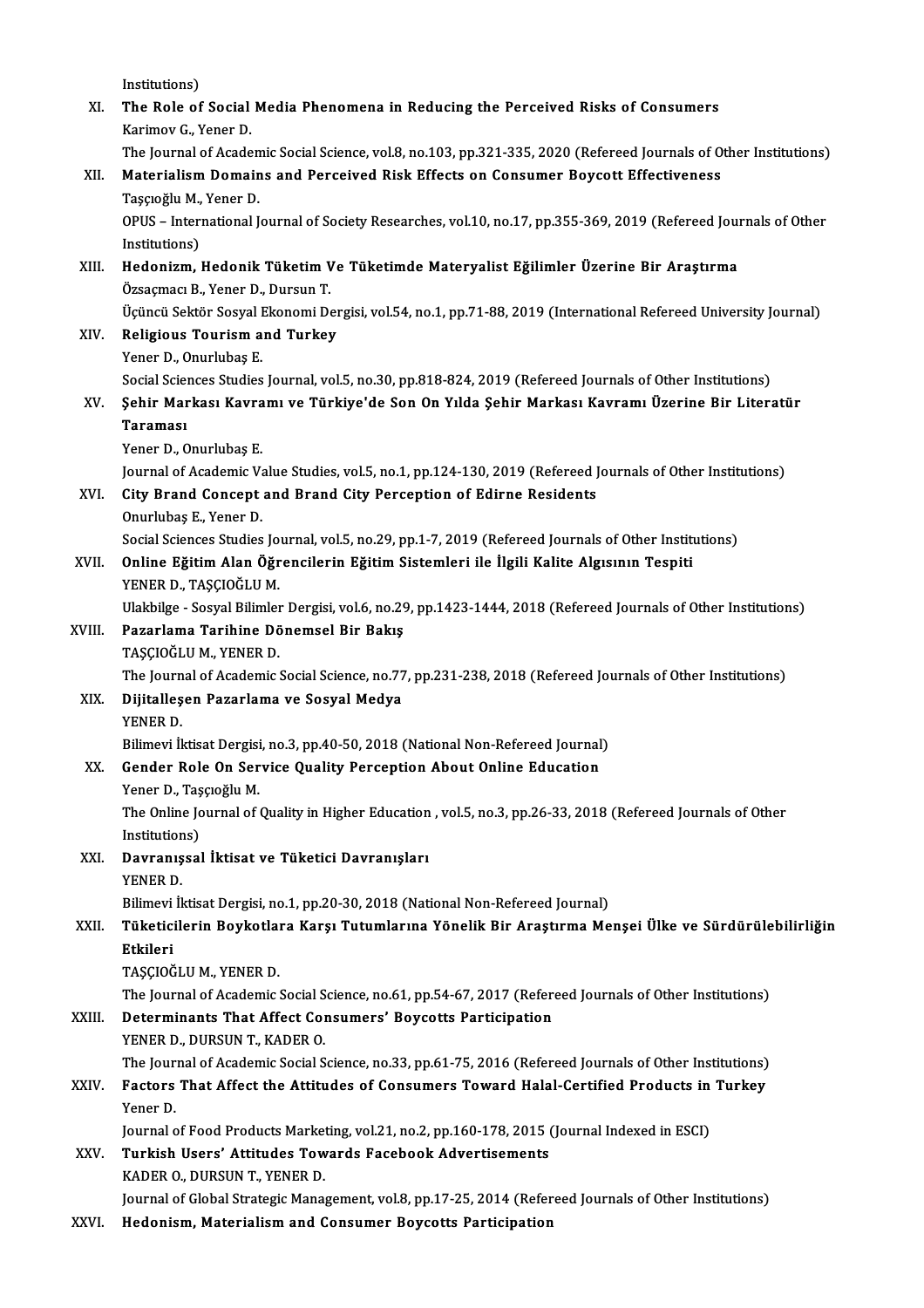|              | YENER D., KADER O., DURSUN T.                                                                                                                                   |
|--------------|-----------------------------------------------------------------------------------------------------------------------------------------------------------------|
|              | IIB INTERNATIONAL REFEREED ACADEMIC SOCIAL SCIENCES JOURNAL, vol.5, pp.99-111, 2014 (Refereed<br>Journals of Other Institutions)                                |
| XXVII.       | Marketplace Alienation of Consumers in Turkey<br>YENER D.                                                                                                       |
|              | IIB INTERNATIONAL REFEREED ACADEMIC SOCIAL SCIENCES JOURNAL, vol.5, pp.36-46, 2014 (Refereed Journals<br>of Other Institutions)                                 |
| XXVIII.      | Tüketici Etnosentrizmini Etkileyen Bir Faktör Olarak Dindarlık<br>YENER D.                                                                                      |
|              | International Journal of Economics and Administrative Studies, pp.65-84, 2014 (International Refereed University<br>Journal)                                    |
| XXIX.        | The Effects of Burnout on Organizational Commitment in Logistics Sector<br>YENER D., KADER O., DURSUN T.                                                        |
|              | Journal of Business Research-Turk, vol.6, pp.15-25, 2014 (Refereed Journals of Other Institutions)                                                              |
| XXX.         | Online Alışverişte Tüketicilerin Tercihlerini Etkileyen Unsurların Belirlenmesi                                                                                 |
|              | KADER O., DURSUN T., YENER D.                                                                                                                                   |
|              | Marmara Üniversitesi İİBF Dergisi, vol.36, no.1, pp.119-135, 2014 (International Refereed University Journal)                                                   |
| XXXI.        | İçgüdüsel Satınalma Ölçeklerinin Türk Tüketiciler İçin Uyarlanmasına Yönelik Hazır Giyim<br>Sektöründe Bir Uygulama                                             |
|              | DURSUN T., YENER D.                                                                                                                                             |
|              | Electronic Journal of Vocational Colleges, vol.3, pp.89-103, 2014 (International Refereed University Journal)                                                   |
| XXXII.       | The Effect of Religiosity on Product Involvement in a Muslim Society                                                                                            |
|              | YENER D.                                                                                                                                                        |
| XXXIII.      | Journal of Business Research-Turk, vol.6, pp.58-69, 2014 (Refereed Journals of Other Institutions)<br>Marka Çağrışım Unsurlarının Marka Kişiliği Üzerine Etkisi |
|              | YENER D.                                                                                                                                                        |
|              | Electronic Journal of Vocational Colleges, vol.3, pp.89-103, 2013 (International Refereed University Journal)                                                   |
| <b>XXXIV</b> | Students' Perceived Service Quality of Distance Learning Courses in a Dual-Mode Education System<br>YENER D.                                                    |
|              | CONTEMPORARY EDUCATIONAL TECHNOLOGY, vol.4, no.1, pp.50-65, 2013 (International Refereed University<br>Journal)                                                 |
| <b>XXXV</b>  | Tüketicilerin Algıladıkları Risklerin Azaltılmasında Pazar Eksperlerinin Rolü                                                                                   |
|              | YENER D.                                                                                                                                                        |
|              | Yalova Sosyal Bilimler Dergisi, vol.3, no.5, pp.219-234, 2012 (National Refreed University Journal)                                                             |
| XXXVI.       | Türkiye'deki Pazar Eksperlerinin Profil Özellikleri ve Alışverişe Yönelik Tutumları<br>YENER D.                                                                 |
|              | Electronic Journal of Vocational Colleges, vol.2, pp.118-130, 2012 (International Refereed University Journal)                                                  |
|              |                                                                                                                                                                 |

#### Books&Book Chapters

## ooks & Book Chapters<br>I. Activist Consumer Behaviour<br>Vener D Activist<br>Activist<br>Yener D. Activist Consumer Behavio<br>Yener D.<br>İksad Yayınevi, Ankara, 2022<br>Managamant of Virtual Ta

## Yener D.<br>İksad Yayınevi, Ankara, 2022<br>II. Management of Virtual Teams: Authentic Leadership<br>Peymer M. Z. Yener D. İksad Yayınevi, Ankara<br>**Management of Virt**<br>Poyraz M. Z. , Yener D.<br>in: Comtemperary App

Management of Virtual Teams: Authentic Leadership<br>Poyraz M. Z. , Yener D.<br>in: Comtemporary Approaches To Business and Economics, Mehmet Baykal,Aziz Dayanır, Editor, Filiz Kitabevi,<br>İstanbul np.47.63.2022 Poyraz M. Z. , Yener D.<br>in: Comtemporary Appro<br>İstanbul, pp.47-62, 2022<br>Secial Modia Analytica in: Comtemporary Approaches To Business and Eco<br>Istanbul, pp.47-62, 2022<br>III. Social Media Analytics in Consumer Behavior<br>Venes D

İstanbul,<br>S<mark>ocial M</mark><br>Yener D.<br>in: Multic

Yener D.<br>in: Multidisciplinary Perspectives in Educational and Social Sciences, Mustafa KAHYAOĞLU,Safa ACAR, Editor, Iksad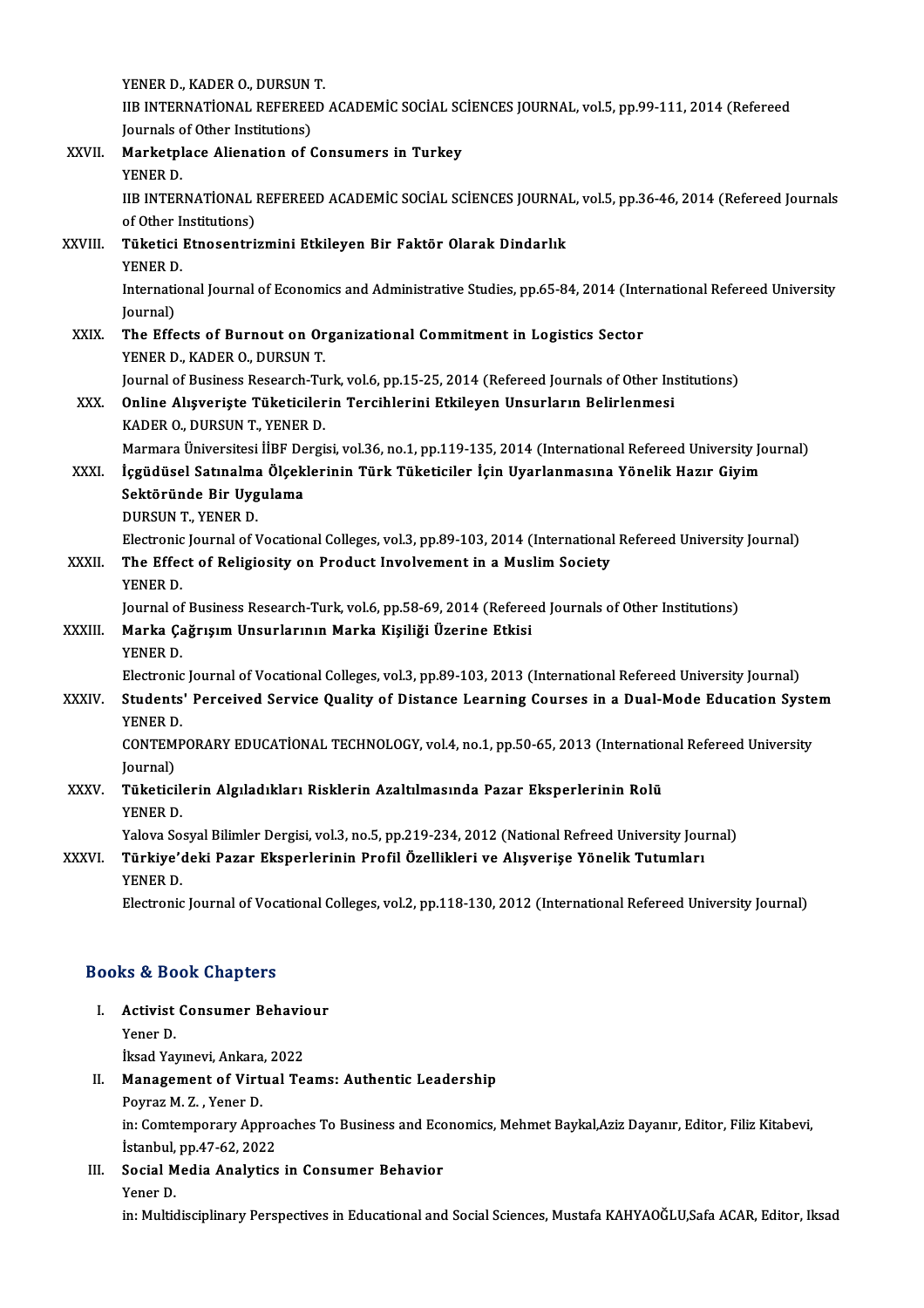Publishing House, Ankara, pp.155-203, 2021

Publishing House , Ankara, pp.155-203, 2021<br>IV. Consumer Identity: Gender Roles and Subcultures<br>Vener D Publishin<br>Consum<br>Yener D.<br>in: Consu

Consumer Identity: Gender Roles and Subcultures<br>Yener D.<br>in: Consumer Behavior - Buying, Having and Being, Nurettin Parıltı,Elif Akagün Ergin, Editor, Nobel Yayın Dağıtım, Yener D.<br>in: Consumer Behavior - Bu<br>İstanbul, pp.454-500, 2020<br>Innovation Besistansey A İstanbul, pp.454-500, 2020

V. Innovation Resistance: A Rising Tide of Consumerism Innovation Resistance: A Rising Tide of Consumerism<br>Yener D., Taşçıoğlu M.<br>in: Handbook of Research on Contemporary Consumerism, H. R. Kaufmann,M. F. A. K. Panni, Editor, IGI GLobal,<br>Pennsylvania, pp.155,175,2019 Yener D., Taşçıoğlu M.<br>in: Handbook of Research on Cor<br>Pennsylvania, pp.155-175, 2019<br>Bitkisel Yeğ Tüketiminde Mer in: Handbook of Research on Contemporary Consumerism, H. R. Kaufmann,M. F. A. K<br>Pennsylvania, pp.155-175, 2019<br>VI. Bitkisel Yağ Tüketiminde Marka Değerinin Marka Bağımlılığı Üzerine Etkisi<br>Onurlubes E. YENEP D Pennsylvania, pp.155-1<mark>)</mark><br>Bitkisel Yağ Tüketimi<br>Onurlubaş E., YENER D.<br>in: İktisadi ve İdari Bilim Bitkisel Yağ Tüketiminde Marka Değerinin Marka Bağımlılığı Üzerine Etkisi<br>Onurlubaş E., YENER D.<br>in: İktisadi ve İdari Bilimler Cilt 2, Yalçın A, Editor, Akademisyen Yayınevi, Ankara, pp.1-16, 2018<br>Helel Cide ve Helel Tuni

Onurlubaş E., YENER D.<br>in: İktisadi ve İdari Bilimler Cilt 2, Yalçın A, Editor, Akademisyen Yayı<br>VII. Helal Gıda ve Helal Turizmin Kavramsal Açıdan İncelenmesi<br>VENER D. Onurlubes E in: İktisadi ve İdari Bilin<br>Helal Gıda ve Helal T<br>YENER D., Onurlubaş E.<br>in: İktisadi ve İdari Bilin YENER D., Onurlubaş E.<br>in: İktisadi ve İdari Bilimler Cilt 3, Yalçın A., Editor, Akademisyen Yayınevi, Ankara, pp.195-208, 2018 YENER D., Onurlubaş E.<br>in: İktisadi ve İdari Bilimler Cilt 3, Yalçın A., Editor, Akademisyen Yayınevi, Anl<br>VIII. The Value and Scope of GIS in Marketing and Tourism Management<br>TASCIOČLUM, YENER D.

# in: İktisadi ve İdari Bilimle<br>The Value and Scope o<br>TAŞÇIOĞLU M., YENER D.<br>in: CIS Applications in the

TAŞÇIOĞLU M., YENER D.<br>in: GIS Applications in the Tourism and Hospitality Industry, Chaudhuri S. and Ray N., Editor, Igı Global TAŞÇIOĞLU M., YENER D.<br>in: GIS Applications in the Tourism and Hospit<br>Publications, Pennsilvanya, pp.189-211, 2018<br>Segial Impest in Consumer Behaviour Co

IX. Social Impact in Consumer Behaviour-Consumer Boycotts as a Consumerism Activity YENER D. Publicatio<br>Social Im<br>YENER D.<br>in:Socio I

in: Socio-Economic Perspectives on Consumer Engagement and Buying Behavior, H.R, Panni M.F.A.K, Editor, Igi YENER D.<br>in: Socio-Economic Perspectives on Co<br>Global Publications, ., pp.22-35, 2017<br>Coographic Information Systems

X. Geographic Information Systems and Its Applications in Marketing Literature YENER D. Global Pul<br>Geograpl<br>YENER D.<br>in:Handh

Geographic Information Systems and Its Applications in Marketing Literature<br>YENER D.<br>in: Handbook of Research on Geographic Information Systems Applications and Advancements, Faiz S, Mahmoudi<br>K. Editor Im Clobal Bublicatio YENER D.<br>in: Handbook of Research on Geographic Information<br>K , Editor, Igı Global Publications, ., pp.158-172, 2016<br>Halal Food Market and Onnortunities for Logia K, Editor, Igi Global Publications, ., pp.158-172, 2016

XI. Halal Food Market and Opportunities for Logistics Sector

Halal Food Market and Opportunities for Logistics Sector<br>YENER D.<br>in: Emerging Research on Islamic Marketing and Tourism in the Global Economy, El-Gohary H., Eid R., Editor, Igi<br>Clobal Publications, Pennavivania, np.116,13 YENER D.<br>in: Emerging Research on Islamic Marketing and Tou:<br>Global Publications, Pennsylvania, pp.116-134, 2014<br>Consumer Boysetts es a Conseguence of Consy in: Emerging Research on Islamic Marketing and Tourism in the<br>Global Publications, Pennsylvania, pp.116-134, 2014<br>XII. Consumer Boycotts as a Consequence of Consumerism<br>VENER D

Global Pul<br>Consume<br>YENER D.<br>in:Consul

Consumer Boycotts as a Consequence of Consumerism<br>YENER D.<br>in: Consumerism in Business and Marketing: Concepts and Practices, Kaufmann H.R., Panni M.F.A, Editor, Igı Global YENER D.<br>in: Consumerism in Business and Marketing: C<br>Publications, Pennsylvania, pp.458-471, 2014<br>Tükotisilerin Helel Sertifikel: Ürünlene K Publications, Pennsylvania, pp.458-471, 2014

### XIII. Tüketicilerin Helal Sertifikalı Ürünlere Karşı Tutumlarını Etkileyen Faktörler ve Risk Algısı<br>YENER D. Tüketicilerin Helal Sertifikal<br>YENER D.<br>Blmyo Yayınları, İstanbul, 2013<br>Lojistikte Cüncel Konular, K

XIV. Lojistikte Güncel Konular, Kavramlar ve Uygulamalar Blmyo Yay<br>Lojistikte<br>YENER D.<br>in:Holal C

in: Helal Gıda ve Lojistik, Meral P.S., Editor, Blmyo Yayınları, İstanbul, pp.202-219, 2013

## m: нем сма ve Lojisuk, мегат P.S., Editor, Bimyo Yayınları, İstanbul, pp.2t<br>Refereed Congress / Symposium Publications in Proceedings efereed Congress / Symposiul<br>I. Religious Tourism and Turkey<br>VENER D. Opurhibes E

- I. Religious Tourism and Turkey<br>YENER D., Onurlubas E.
	-

Religious Tourism and Turkey<br>YENER D., Onurlubaş E.<br>IX. International Balkan and Near Eastern Social Sciences Congress Series, Edirne, Turkey, 29 September 2018,<br>nn 256, 261 YENER D., O<mark>l</mark><br>IX. Internatio<br>pp.256-261<br>Tükatioilar

pp.256-261<br>II. Tüketicilerin Tavuk Eti Tüketimini Etkileyen Faktörlerin Logit Analizi ile Belirlenmesi: Aydın Merkez İlçe Örneği